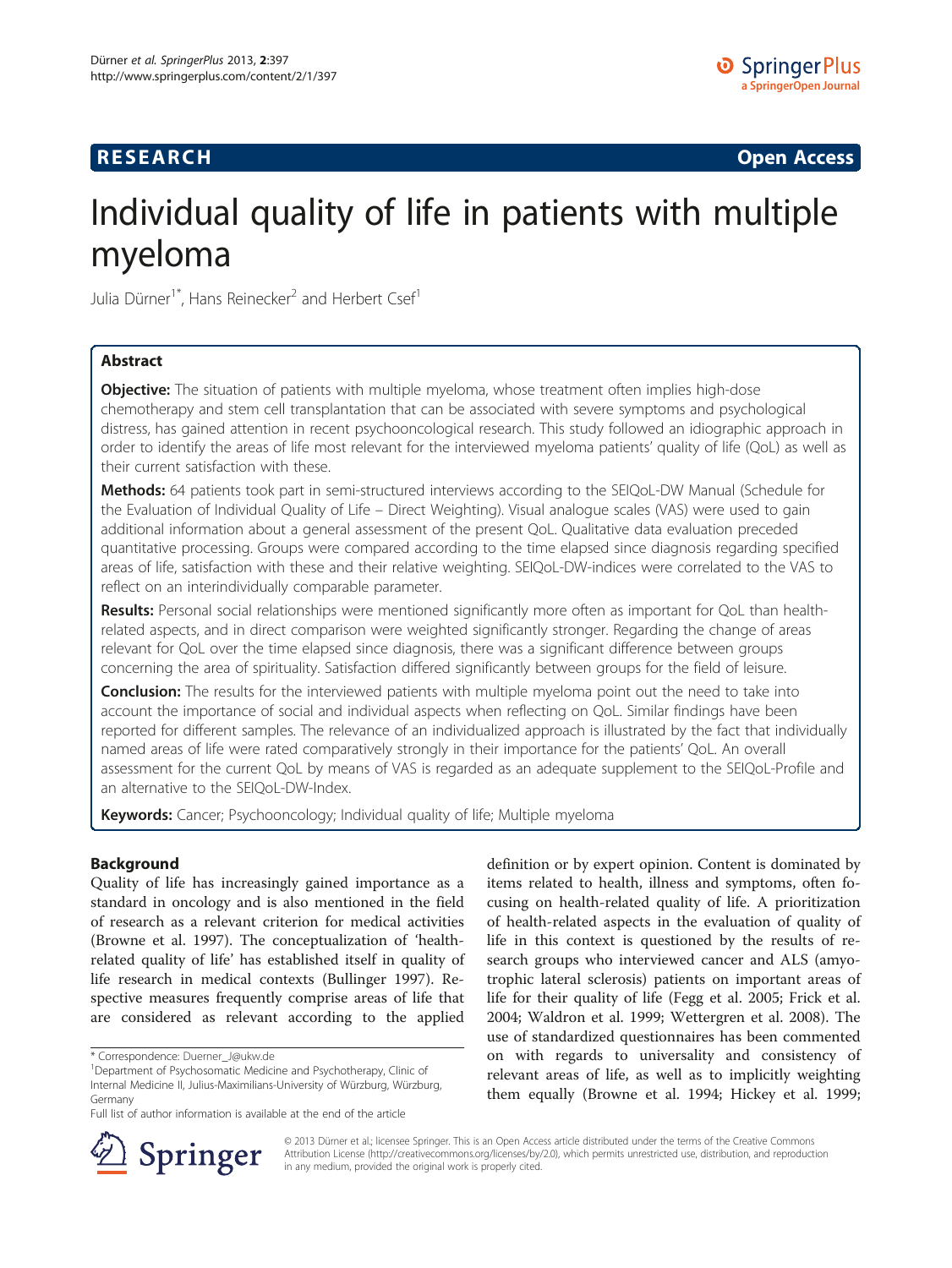Jenkinson & McGee [1997](#page-6-0)). Individualized instruments have shown to reveal areas of life not typically included in standardized instruments but nominated as relevant by the respondents (Waldron et al. [1999](#page-7-0); Wettergren et al. [2008\)](#page-7-0). The use of individualized instruments can contribute to gaining a comprehensive picture with special attention to the views of the persons concerned and has been recommended for monitoring patient care (McHorney & Tarlov [1995](#page-7-0); Wettergren et al. [2011](#page-7-0); Molassiotis et al. [2011](#page-7-0); Hickey et al. [1996](#page-6-0)). The situation of patients with multiple myeloma, whose treatment often implies high-dose chemotherapy and stem cell transplantation that can be associated with severe symptoms and psychological distress, has gained attention in recent psychooncological research (Frick et al. [2004](#page-6-0); Wettergren et al. [2008;](#page-7-0) Molassiotis et al. [2011\)](#page-7-0).

In the present study, semi-structured interviews were used following an idiographic approach. The objective was to explore the perspective of patients with a specific haematological malignancy and the impact of treatment on the assessment of quality of life by means of identifying areas of life relevant for the interviewed myeloma patients' quality of life, their current satisfaction with these and their relative weighting. Personal social relationships were hypothesized to be most important in the individual assessments of quality of life. The answers of patients during the first year after diagnosis and of patients whose diagnosis dated back more than one year were compared regarding the above-mentioned aspects.

## **Methods**

## Participants and procedure

The study procedure was previously approved by the Medical Faculty's Ethics Committee of Würzburg University. The data were collected in the Clinic for Internal Medicine II of Würzburg University from May to December 2011. All but six of the approached 70 persons volunteered to take part in an interview. Written informed consent was obtained from all study participants. All interviews were administered by the first author, either in the patient's room, an examination room on the ward, or in an office, according to the participant's preference and physical condition.

## Measures

Data collection followed the SEIQoL-DW Manual (Hickey et al. [1996](#page-6-0); O'Boyle et al. [1993\)](#page-7-0). This semistructured interview has been used to evaluate individual quality of life in various samples, e. g. healthy individuals (Browne et al. [1994](#page-6-0)) as well as patients with congenital heart disease (Moons et al. [2005](#page-7-0)), stroke survivors (LeVasseur et al. [2005\)](#page-7-0), patients with ALS (LoCoco et al. [2005](#page-7-0)), and patients with advanced cancer (Waldron et al. [1999\)](#page-7-0). Several research groups have reported

data on psychometric properties of the SEIQoL-DW with good results for validity, reliability and sensitivity (Waldron et al. [1999](#page-7-0); Patel et al. [2003;](#page-7-0) Moons et al. [2004](#page-7-0); Neudert et al. [2001\)](#page-7-0). During the administration, participants are asked to name the five areas of life currently most important for their quality of life. They then rate their satisfaction with these areas during the last seven days ranging form 0 to 100. Lastly, the relative importance of each area is determined with a dynamic pie chart which allows to try out different combinations. According to the manual, an index can be calculated by multiplying current satisfaction and relative weighting of each area and summing up the results. Additionally, visual analogue scales were used to gain information about a general assessment of the present quality of life (Moons et al. [2004](#page-7-0)). The last seven days were defined as a reference period in the instructions for the SEIQoL-DW as well as for the visual analogue scales.

## Data analyis

The interview data material was screened and then categorized. Inductive formation of categories followed Mayring's description of the procedure of summarizing qualitative content analysis (Mayring [2008\)](#page-7-0). The category system was reviewed and adapted in a continuous process. The objective was to structure the obtained data for quantitative data processing in order to test hypotheses, but to develop the categories close to the original data so that individually relevant areas for quality of life assessment could be displayed. The categories were defined to comprise mentions of the generic term as well as subordinate terms and their descriptions. To test hypotheses, the named areas of life were further condensed to main categories; e. g. 'family' and 'friends' were both allocated to "personal social relationships". Cohen's Kappa (K) was determined to evaluate category definitions. 15% of the data were selected at random and were attributed to the categories according to the category system by a person not involved in the study.

McNemar test was used to analyse whether the proportion of participants who had named at least one area of the main category "personal social relationships" was significantly larger than the rate of those who had named at least one aspect of "health" ("personal social relationships" and "health" being the two main categories that most named areas of life were assigned to). To test for differences in the relative weighting of the named areas of life with Wilcoxon signed rank test for paired samples, the data of the 46 participants who had named areas of the main categories both "personal social relationships" and "health" were used. (If a participant had named several areas of life allocated to the same main category, their relative weights were summed up and taken into account for further calculation).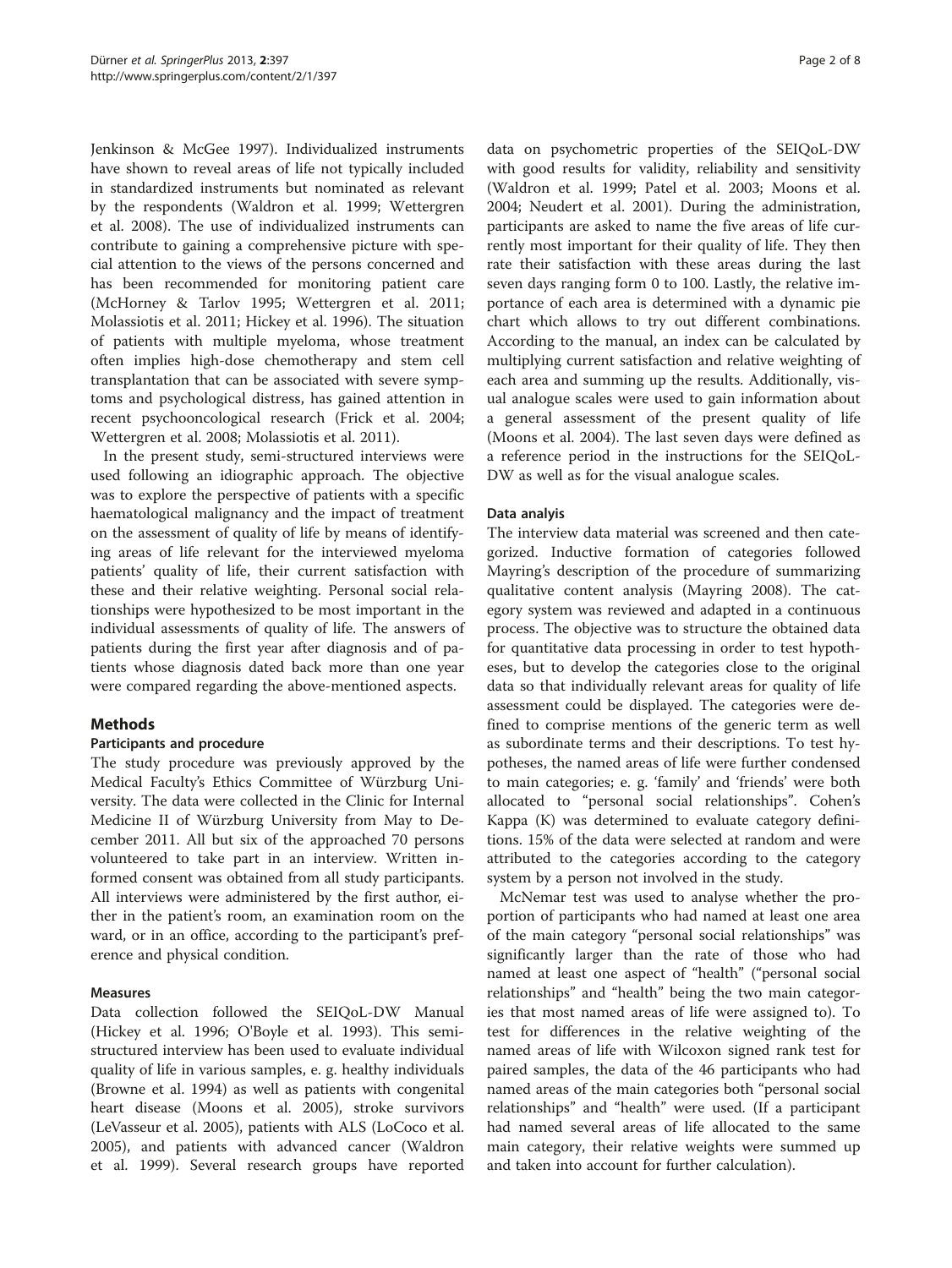#### Table 1 Sample characteristics

|                                            | n (%)     | <b>Median</b><br>(range) |
|--------------------------------------------|-----------|--------------------------|
| Total                                      | 64 (100)  |                          |
| Age in years                               |           | 60 (33-84)               |
| Sex                                        |           |                          |
| male                                       | 37 (57.8) |                          |
| female                                     | 27 (42.2) |                          |
| Education level                            |           |                          |
| Secondary school                           | 37 (57.8) |                          |
| A-Level/High school degree                 | 5(7.8)    |                          |
| University degree                          | 22 (34.4) |                          |
| Family status                              |           |                          |
| married                                    | 48 (75.0) |                          |
| widowed                                    | 3(4.7)    |                          |
| divorced                                   | 8(12.5)   |                          |
| single                                     | 5(7.8)    |                          |
| Religious denomination                     |           |                          |
| catholic                                   | 28 (43.8) |                          |
| protestant                                 | 25 (39.1) |                          |
| none                                       | 11(17.2)  |                          |
| Active faith                               |           |                          |
| yes                                        | 54 (84.4) |                          |
| no                                         | 10 (15.6) |                          |
| Months since diagnosis                     |           | 15.5 (0-147)             |
| Time of treatment in months                |           | 11.0 (0-147)             |
| Current disease status                     |           |                          |
| complete remission                         | 4(6.2)    |                          |
| partial remission                          | 18 (28.1) |                          |
| stable disease                             | 2(3.1)    |                          |
| progressive disease                        | 8(12.5)   |                          |
| recurrence                                 | 2(3.1)    |                          |
| beginning of treatment, no information     | 8(12.5)   |                          |
| no information during ongoing<br>treatment | 22 (34.4) |                          |
| Autologous stem cell transplantation(s)    | 33 (51.6) |                          |
| Allogenic stem cell transplantation        | 8(12.5)   |                          |

Two groups were formed according to the time elapsed since diagnosis (in months) in order to compare the groups' results as to specified areas of life, satisfaction with these and their relative weighting. To test for significant differences, Fisher's exact test and Mann– Whitney-U-Test were used. SEIQoL-DW-indices were correlated to the visual analogue scalings to reflect on an interindividually comparable parameter. Kendall's Tau correlation coefficient was calculated to test the correlation of SEIQoL-DW-indices and the visual analogue scalings. Findings were considered to be statistically

significant for values below  $\alpha$  = 0.05. Statistical tests were performed using the SPSS computer program, version 19.

## Results

## Participants' characteristics

64 patients with multiple myeloma (27 women and 37 men) volunteered to take part in the study. 30 of them were in their first year of treatment after diagnosis, and 34 at a later point in time in treatment (ranging from 13 to 147 months of treatment). The median age was 60 years (range: 33–84). The participants were mainly inpatients; four of them received outpatient treatment. Further sociodemographic and clinical characteristics of the sample are presented in Table 1. No significant differences were found between the patients in the first year after diagnosis and the patients whose diagnosis dated back more than a year regarding the distribution of the characteristics gender (Chi<sup>2</sup>: .03, p = .862), age (t (62) =  $-.7$ , p = .488), family status (Chi<sup>2</sup>: 3.8, p = .862), educational level (Chi<sup>2</sup>: 6.92, p = .075), and active faith (Chi<sup>2</sup>: 1.36,  $p = .244$ ). The patients received chemotherapeutic treatment, which for 52% of the sample involved high-dose chemotherapy followed by autologous stem cell transplantation.

#### Quality of life

Table [2](#page-3-0) presents the main categories formed from the named areas of life most important for the current quality of life and the respective frequencies. The agreement between two raters on the main categories had been evaluated for a randomly selected part of the data at = .9. Personal social relationships were named by most participants as important for their quality of life, and they were named significantly more often ( $p = .006$ , one-tailed) than health-related or other aspects. Table [3](#page-4-0) displays the average relative weights assigned to the main categories. The 46 participants that had named both personal social relationships and health-related aspects as most important for their quality of life had weighted personal social relationships significantly stronger ( $p = .006$ , one-tailed) than health-related aspects.

Regarding the difference between groups concerning areas relevant for quality of life of patients in the first year after diagnosis compared to patients whose diagnosis dated back more than a year (Table [4](#page-4-0)), the number of mentions for the area of spirituality differed significantly (p = .027, two-tailed; Fisher's exact test was conducted for the main categories with the greatest differences in descriptive analysis). Mann–Whitney-U-Test showed a significant difference between groups as to satisfaction with leisure activities ( $p = .028$ , two-tailed). Due to the procedure of relative weighting (that opposes statistical independence) no inferential statistical analysis was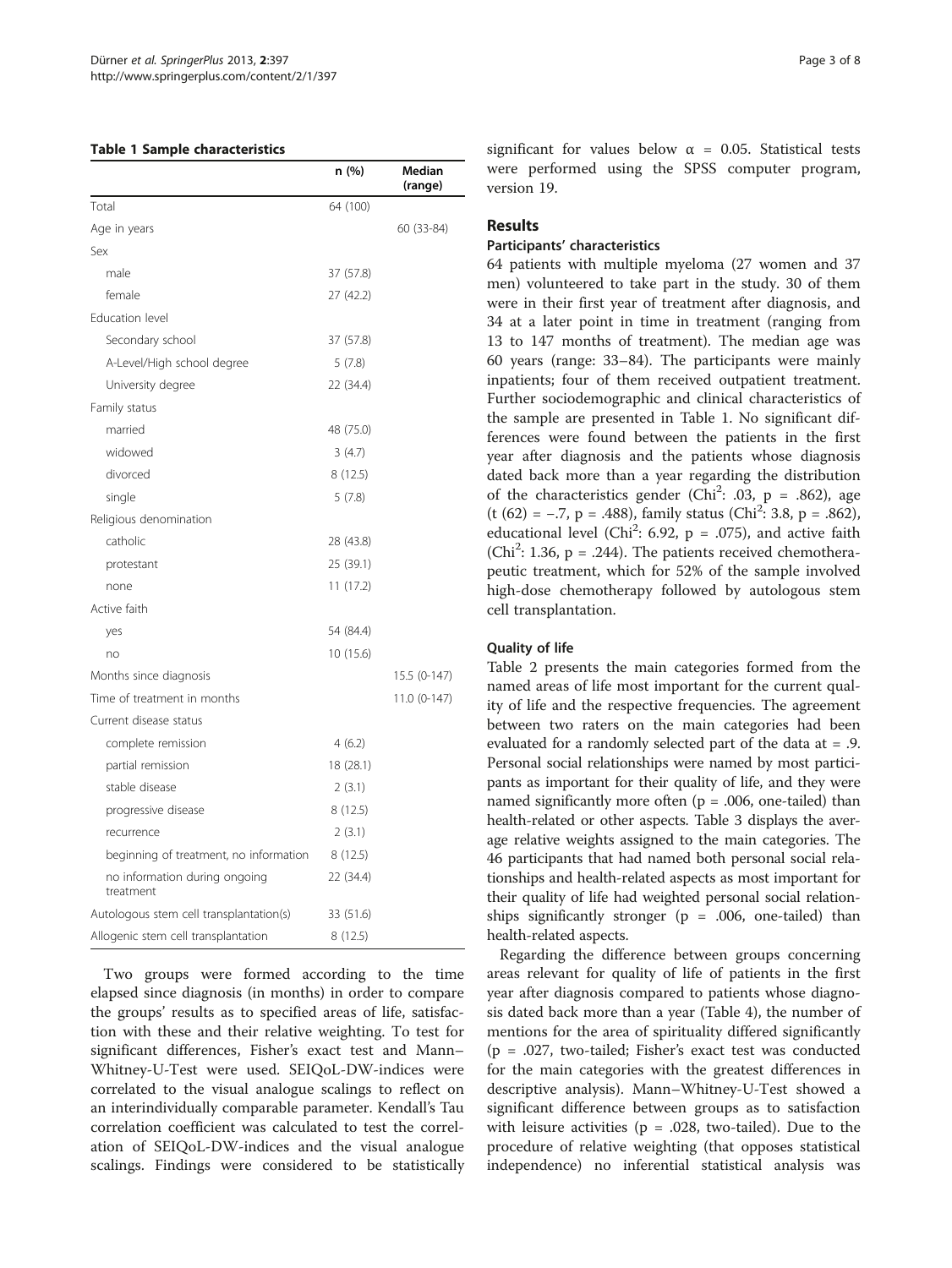<span id="page-3-0"></span>performed. The weights assigned by the groups were only descriptively compared, with the greatest differences for "health", "independence", and "home". "Independence" was in comparison weighted more strongly by participants whose diagnosis dated back more than a year, while the other two aspects were assessed as more important by participants in the first year after diagnosis than by those whose diagnosis dated back more than one year.

The comparison of the values of the SEIQoL-DW-indices and visual analogue scalings showed on average higher values for the calculated indices than for the participants' direct assessments of general quality of life (SEIQoL-DW-index mean: 71.3 and median: 71.5 vs. VAS mean: 57.7 and median: 58.0) with small differences in variability. The two parameters correlate significantly, but at a moderate level  $(r = .522**)$ .

#### Individual profiles

Two examples of SEIQoL-DW-profiles are presented in Figures [1](#page-5-0) and [2](#page-5-0) to illustrate how differently quality of life can be evaluated at an individual level.

Figures [1a](#page-5-0) and [1b](#page-5-0) display the assessment given by a 54-year-old man whose multiple myeloma had been diagnosed eleven months ago. He was in treatment before a first autologous stem cell transplantation. The most important areas of life for quality of life to him were mobility ("that I am able to walk and drive the car"), autonomy ("that I can move around the flat without any help"), health, home, and the contact especially to one person of his family. He reported his view on health to have changed, and that it was much more important to him now than it used to be. He rated his current quality of life in general at 60 of 100 on the VAS, and the calculation of the index added up to 89.3.

Figures [2a](#page-5-0) and [2b](#page-5-0) summarize the results of the interview with a 46-year-old woman who had been diagnosed with a smouldering myeloma 77 months ago. At the time of the interview, she was in outpatient treatment after two autologous stem cell transplantations that had been administered after the disease progressed to a stadium that required treatment five years after the diagnosis. The participant described how her way of looking after herself had changed a lot during coping with the disease. She would now pay much more attention to what was good for her. Her job had become less important compared to former times, but she still wished to be able to work again and thus rated work among the most important areas. She assessed her general current quality of life at 86 on the VAS; the value for the index resulted in 95.8.

## **Discussion**

The data support the vital importance of personal social relationships and individual aspects for quality of life. The present interpretation does not imply disregarding the relevance of health-related aspects. Rather, the results point out the need to take into account the importance of social and individual aspects when reflecting on quality of life. Similar findings are reported for more heterogeneous samples of patients with different malignancies. The special meaning of social relationships for

Table 2 Description of the main categories and respective frequencies

|         | Nr. Main category                  | Description (including the inductively formed first categories)                                                                                                                                     | Absolute<br>frequency | Percent <sup>a</sup> |
|---------|------------------------------------|-----------------------------------------------------------------------------------------------------------------------------------------------------------------------------------------------------|-----------------------|----------------------|
| 1)      | "Personal social<br>relationships" | Personally relevant social contacts, including the categories 'family', 'spouse', 'children',<br>'grandchildren', 'friends'                                                                         | $94$ **               | 29.4                 |
| 2)      | "Health"                           | Terms or descriptions related to physical and psychological state; including the categories<br>'absence of pain and other symptoms', 'mobility', 'positive psychological state', 'physical fitness' | 69                    | 21.6                 |
| 3)      | "Leisure"                          | Leisure activities like "hiking", "hunt"; including the categories 'sport', 'music', 'cultural activities',<br>'travelling'                                                                         | 36                    | 11.3                 |
| 4)      | "Independence"                     | Terms and descriptions for independence/self-determination/autonomy/self-reliance                                                                                                                   | 19                    | 5.9                  |
| 5)      | "Financial<br>situation"           | Terms and descriptions regarding the personal financial situation, financial security, financial<br>independence etc.                                                                               | 17                    | 5.3                  |
| 6)      | "Spirituality"                     | Terms and descriptions related to faith, religion, religious practice                                                                                                                               | 17                    | 5.3                  |
| 7)      | "Work"                             | Also: "job" or descriptions of the professional activity, as well as naming the own business                                                                                                        | 16                    | 5.0                  |
| $\{8\}$ | "Home"                             | Also: "feeling comfortable at home", "my home", descriptions of home and of positive<br>associations                                                                                                | 13                    | 4.1                  |
| 9)      | "Relation to<br>nature"            | Descriptions of affinity with nature, enjoying closeness to nature, including the category<br>'garden'                                                                                              | 10                    | 3.1                  |
| 10)     | "Other"                            | Once or singularly (less than four times) named areas of life (not matching any of the main<br>categories)                                                                                          | 29                    | 9.1                  |

<sup>a</sup>The percentage refers to the total of 320 named areas of life.

\*\* Personal social relationships were named significantly more often (p = .006, one-tailed) than health-related or other aspects.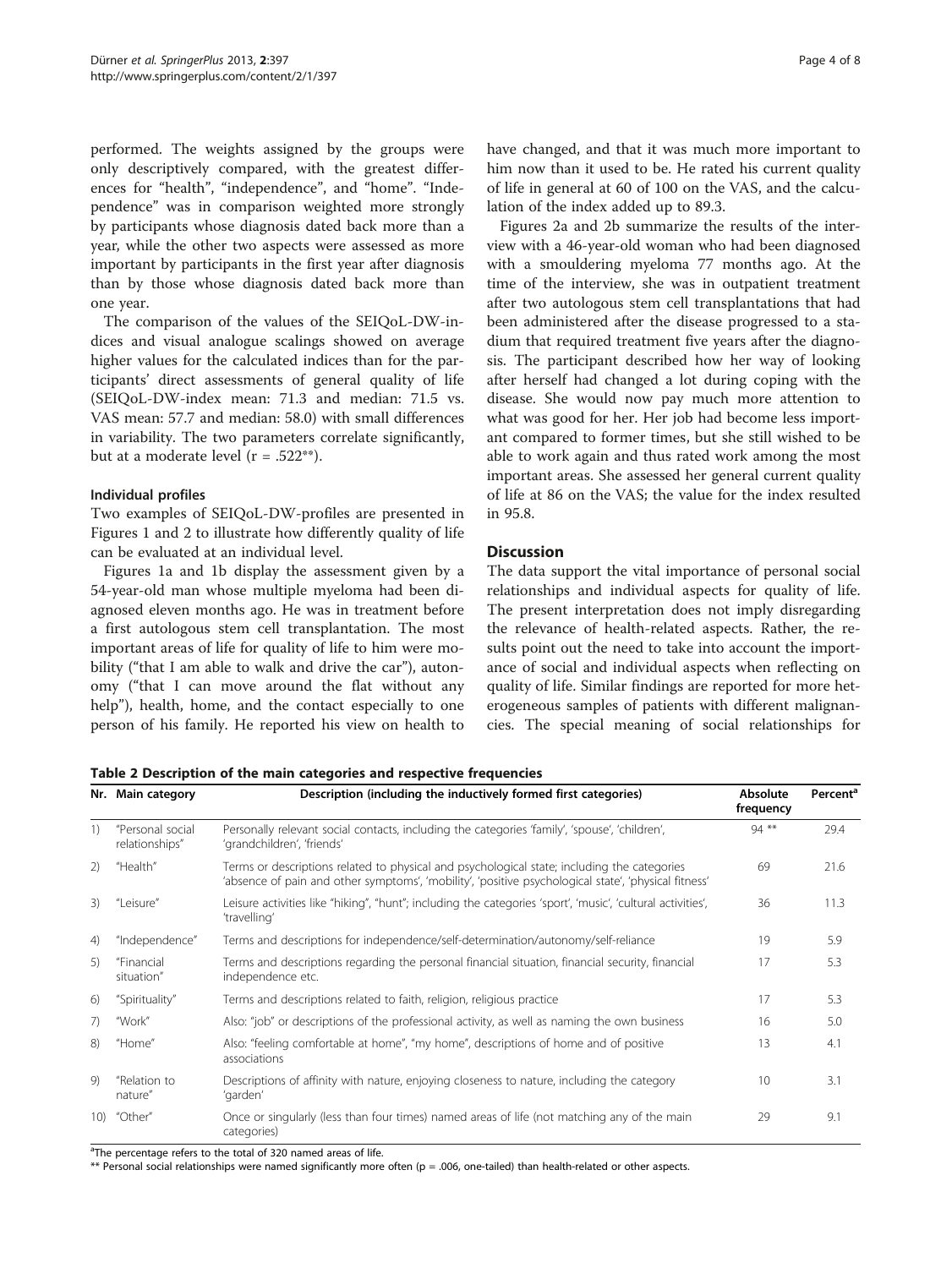| Rank <sup>a</sup> | Main category                   | Mean <sup>b</sup> | Median <sup>b</sup> | <b>Minimum<sup>c</sup></b> | <b>Maximum<sup>c</sup></b> |
|-------------------|---------------------------------|-------------------|---------------------|----------------------------|----------------------------|
|                   | "Personal social relationships" | $41.1***$         | 40.0                | 6.0                        | 80.0                       |
|                   | "Health"                        | 29.3              | 23.5                | 2.5                        | 80.0                       |
| 3                 | "Other"                         | 22.6              | 17.0                | 5.0                        | 32.5                       |
| $\overline{4}$    | "Independence"                  | 21.4              | 17.5                | 5.0                        | 75.0                       |
| 5                 | "Spirituality"                  | 17.7              | 17.5                | 2.5                        | 60.0                       |
| 6                 | "Home"                          | 15.8              | 16.7                | 5.0                        | 34.0                       |
|                   | "Leisure"                       | 14.4              | 12.5                | 2.0                        | 30.0                       |
| 8                 | "Work"                          | 13.5              | 13.5                | 5.0                        | 25.0                       |
| 9                 | "Financial situation"           | 13.2              | 10.0                | 5.0                        | 44.0                       |
| 10                | "Relation to nature"            | 10.8              | 10.0                | 3.0                        | 20.0                       |

<span id="page-4-0"></span>Table 3 Average relative weights for the main categories

<sup>a</sup>According to means of relative weights.

<sup>b</sup>Rounded to one decimal.

<sup>c</sup>Relative weights of singular categories, not sum scores.

\*\* Personal social relationships were weighted significantly stronger (p = .006, one-tailed) than health-related aspects by the 46 participants that had named both personal social relationships and health-related aspects as most important for their quality of life.

quality of life – also in a life situation of severe illness, when health-related aspects have a strong presence and everyday relevance – is underlined by several publications where relationships were the or among the most nominated areas relevant for the quality of life (Fegg et al. [2005](#page-6-0); Wettergren et al. [2008](#page-7-0); Wettergren et al. [2003](#page-7-0); Taminiau-Bloem et al. [2010\)](#page-7-0). These data hint to the limits of quality of life conceptions that focus too strongly on health-related aspects.

Regarding the areas relevant for quality of life, there was a significant difference between groups for the area of spirituality: Respective areas of life were mentioned significantly more often by participants in the first year after diagnosis than by those whose diagnosis dated back more than a year (a Chi<sup>2</sup>-test had shown no significant difference between groups for active faith and other characteristics mentioned above). This can be related to the meaning of religious and spiritual aspects during the coping process and may hint to the interpretation that they are especially important when patients initially adapt to the new situation. Administered in a specific context, repeated measurements with two samples of cancer patients treated with palliative intent reported only small numeric differences in the number of mentions for spiritual aspects between two interviews (Sharpe et al. [2005](#page-7-0); Echteld et al. [2005\)](#page-6-0). Wettergren

#### Table 4 Comparison of group results<sup>a</sup>

| Main category                      | Group 1 ( $n = 30$ )                   |                                             |                                | Group 2 ( $n = 34$ )                   |                                             |                                |
|------------------------------------|----------------------------------------|---------------------------------------------|--------------------------------|----------------------------------------|---------------------------------------------|--------------------------------|
|                                    | Patients naming at least<br>one aspect | <b>Satisfaction</b><br>(mean <sup>b</sup> ) | Weight<br>(mean <sup>b</sup> ) | Patients naming at least<br>one aspect | <b>Satisfaction</b><br>(mean <sup>b</sup> ) | Weight<br>(mean <sup>b</sup> ) |
| "Personal social<br>relationships" | 29 (96.7%)                             | 80.4                                        | 37.0                           | 31 (91.2%)                             | 79.0                                        | 45.0                           |
| "Health"                           | 26 (86.7%)                             | 63.0                                        | 35.5                           | 23 (67.6%)                             | 62.4                                        | 22.3                           |
| "Leisure"                          | 11 (36.7%)                             | 35.0                                        | 11.2                           | 16 (47.1%)                             | $63.1 *a$                                   | 16.6                           |
| "Independence"                     | 11 (36.7%)                             | 57.3                                        | 16.4                           | 8 (23.5%)                              | 59.4                                        | 28.3                           |
| "Financial situation"              | 5(16.7%)                               | 64.2                                        | 12.6                           | 12 (35.2%)                             | 68.6                                        | 13.4                           |
| "Spirituality"                     | 12 (40.0%) *b                          | 85.8                                        | 19.3                           | 5 (14.7%)                              | 53.0                                        | 13.7                           |
| "Work"                             | 8 (26.7%)                              | 53.1                                        | 12.4                           | 8 (23.5%)                              | 57.5                                        | 14.5                           |
| "Home"                             | 7(23.3%)                               | 79.4                                        | 21.1                           | 6 (17.6%)                              | 80.0                                        | 9.7                            |
| "Relation to nature"               | 4 (13.3%)                              | 66.3                                        | 10.1                           | 6 (17.6%)                              | 53.3                                        | 11.3                           |
| "Other"                            | 8 (26.7%)                              | 64.9                                        | 21.9                           | 13 (38.2%)                             | 71.9                                        | 23.8                           |

a<br>Group 1: patients during the first year after diagnosis. Group 2: patients whose diagnosis dated back more than a year.

<sup>b</sup>Rounded to one decimal.

\*<sup>a</sup>Patients whose diagnosis dated back more than a year reported significantly higher satisfaction concerning leisure activities than patients during the first year after diagnosis ( $p = .028$ , two-tailed).

\* b Aspects of the main category "spirituality" were mentioned significantly more often by patients in the first year after diagnosis (p = .027, two-tailed).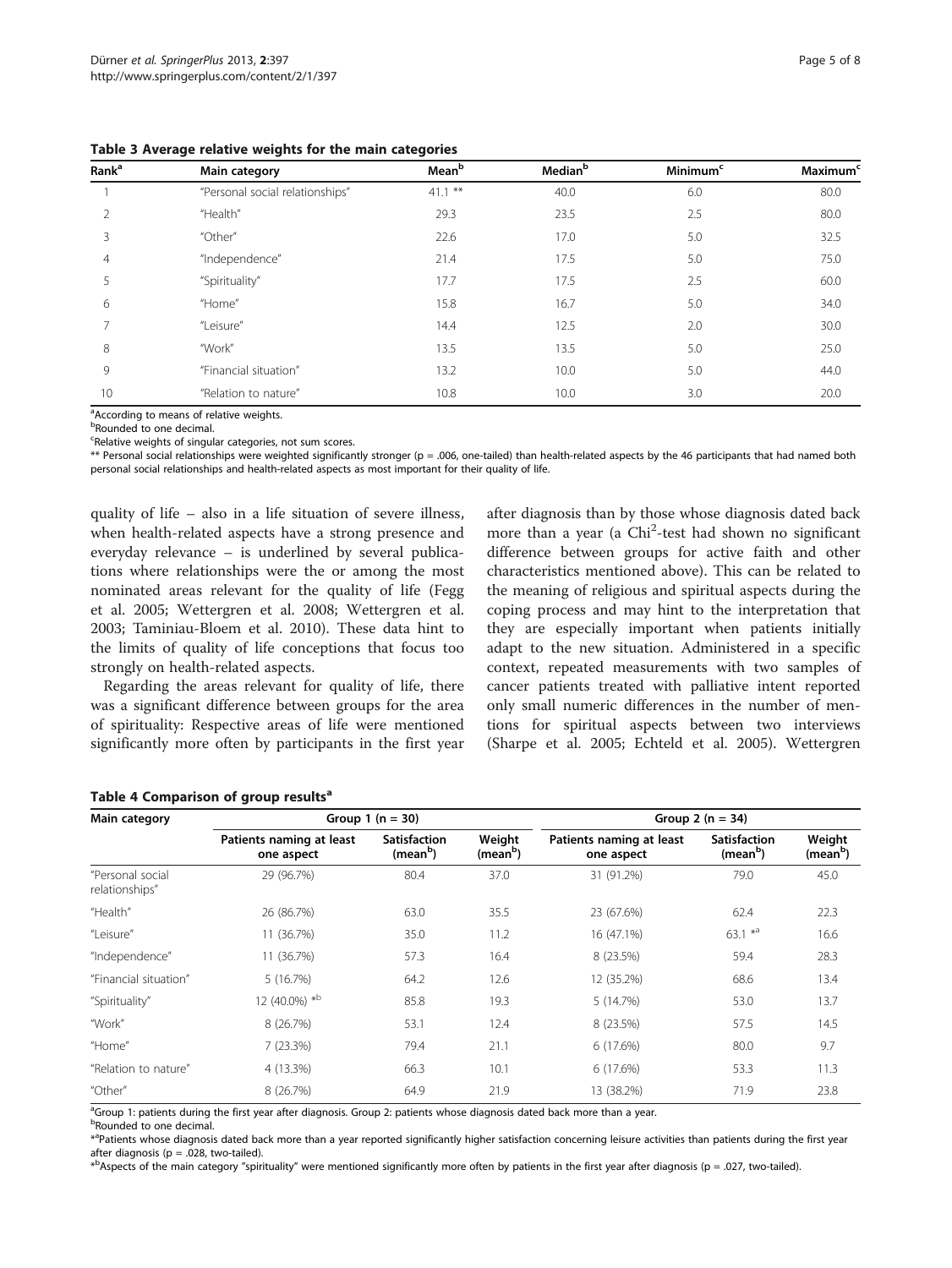<span id="page-5-0"></span>

et al. found no mentions of spirituality in their administration of the SEIQoL-DW to patients with haematological malignancies before and one year after stem cell transplantation (Wettergren et al. [2008\)](#page-7-0). Gathering more data in longitudinal studies with repeated measurements in could help to clarify the role of spiritual coping, changes regarding the concept of health and other response shift processes in different stages of coping with cancer. The result of a significant difference as to satisfaction with the field of leisure can point to actual changes in recreational activities or to response shift. It is an outstanding feature of individualized measures like the SEIQoL-DW that response shift processes can be captured directly in repeated measurements.

The significance of an individualized approach is illustrated by the fact that individually named areas of life, e. g. "my pet", "sleep", "nutrition", "self-care", were rated comparatively strongly in their importance for the individual quality of life (compare Table [3](#page-4-0)). The moderate correlation between the visual analogue scaling assessments and the calculated indices illustrates the assumption that different aspects are captured by both measures; and there is obviously a difference between asking for the status and weighting of the most important areas of quality of life and asking for an overall assessment of quality of life. On average higher scores for the SEIQoL-DW-Index compared to the assessments on visual analogue scales are also reported by Frick et al. (Frick et al. [2004\)](#page-6-0) and Pearcy et al. (Pearcy et al. [2008](#page-7-0)).

The visual analogue scaling may be influenced by factors that are not represented in the determination of the Index. Since the majority of participants in our study were inpatients, aspects of the present situation such as treatment side effects, absence from home etc. may have affected their global quality of life-assessment in the visual analogue scales to a greater extent than their evaluation of the most important areas in the SEIQoL-DW. The SEIQoL-DW authors ask for careful interpretations of the Index and its interindividual comparability (Jenkinson & McGee [1997;](#page-6-0) O'Boyle et al. [1993\)](#page-7-0), and the original SEIQoL Manual included a visual analogue assessment. An overall assessment for the current quality of life by means of visual analogue scales is regarded as an adequate supplement to the SEIQoL-Profile and an alternative to the SEIQoL-DW-Index. Rather than reducing quality of life assessments to an interindividually comparable parameter (be it the Index or via VAS), the areas of life named by the participants, satisfaction with these und their weighting should be considered when comparing assessments.

The procedure of administering the SEIQoL-DW interview was described inconsistently by different authors, asking participants either to rate their current satisfaction with the areas or the current status of functioning of the areas, and thus highlighting rather subjective or objective aspects (Wettergren et al. [2009](#page-7-0)). In this study, we decided to focus on the more subjective aspect of satisfaction considering the special relevance of

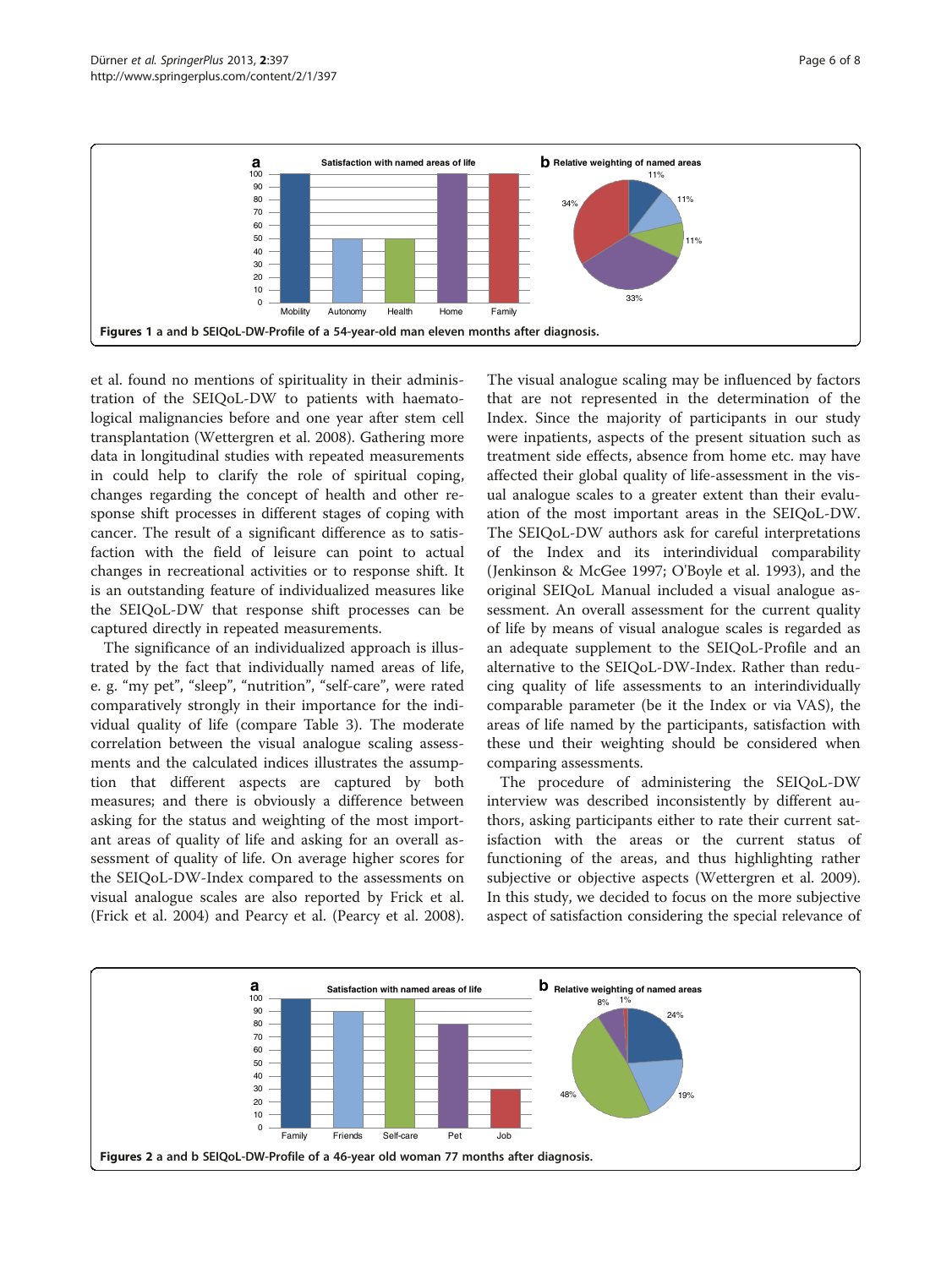<span id="page-6-0"></span>subjective evaluations compared to objective factors for quality of life assessments (Waldron et al. [1999](#page-7-0); Moons et al. [2004;](#page-7-0) Herschbach 2002). The manual instruction regarding the relative weighting of the areas was extended by one sentence labelling equal and different weights for the named areas as equivalent options in order to avoid biases.

The SEIQoL-DW-Manual's instruction to ask for the five areas of life most important to the current quality of life is a limitation to the present study. This regulation was not changed when planning the study for reasons of adherence and comparability. Nevertheless, objections regarding the independence of the named areas and their weighting were considered during data analysis. The SMiLE (Schedule for Meaning in Life Evaluation) is an analogously designed measure, whose authors decided in the course of their studies to abandon asking for a fixed number of areas of life (Fegg et al. 2010) (this instruction had been introduced in the SEIQoL-Manual for methodological reasons that expired with the development of the SEIQoL-DW-Disc). In terms of consequently realising an idiographic approach, dropping this requirement should be considered for future applications of the SEIQoL-DW as well. That would also make the potentially problematic procedure of presenting a prompt list to participants who name less than five areas of life dispensable (Westerman et al. [2006](#page-7-0)). (In the present study, this was relevant for less than 4% of the data).

Setting effects must be kept in mind as most of the interviews were conducted during inpatient treatment. This context may particularly trigger feelings of fear and helplessness that can influence the reflection on and assessment of quality of life. During some of the interviews held in the patient's room there were other persons present (11 interviews, i. e. 7%), e. g. other patients when both patients were limited in their mobility and the participant declared not to be disturbed by the presence of the other patient or visiting relative. This implies that social desirability effects cannot be excluded, also because the interviews were administered by a staff member of the hospital (not involved in patient care for the interviewed patients).

## Conclusion

The medical treatment of haematological malignancies is continually improving, and the impact on quality of life is of growing interest, especially in the context of intensive treatments such as stem cell transplantations (Montgomery et al. [2002\)](#page-7-0). This study focused on an idiographic approach to explore and describe relevant areas of life for the quality of life of patients with multiple myeloma. The results underline how important it is in the clinical context to ask patients which aspects they rate most important for their quality of life, e. g. in the context of treatment related decisions. Depending on the objective, standardized and individualized measures can be regarded as complementing each other (Wettergren et al. [2008\)](#page-7-0). Repeated measurements with measures that take into account not only health-related, but also social and individual aspects can provide a different perspective on the experiences of the persons concerned and can help to better understand relevant factors for quality of life in the course of treatment (Osbourne et al. [2012](#page-7-0)).

#### Competing interests

The authors report no conflicts of interest. The authors have full control of all primary data.

#### Authors' contributions

JD and HC developed the study design. The study was supervised by HR. JD carried out data collection, performed statistical analysis, and drafted the manuscript. HR and HC contributed to the preparation of the manuscript. All authors read and approved the final manuscript.

#### Acknowledgements

We would like to thank all the men and women who consented to communicate an individual evaluation of their quality of life. We thank Dipl.- Math. Sabine Karl und Dr. Miriam Kunz for their advice on statistical analyis.

#### Author details

<sup>1</sup>Department of Psychosomatic Medicine and Psychotherapy, Clinic of Internal Medicine II, Julius-Maximilians-University of Würzburg, Würzburg, Germany. <sup>2</sup>Department of Clinical Psychology and Psychotherapy, Otto-Friedrich-University of Bamberg, Bamberg, Germany.

#### Received: 8 July 2013 Accepted: 27 July 2013 Published: 23 August 2013

#### References

- Browne JP, O'Boyle CA, McGee HM, Joyce CRB, McDonald NJ, O'Malley K, Hiltbrunner B (1994) Individual quality of life in the healthy elderly. Qual Life Res 3:253–44
- Browne JP, McGee H, O'Boyle CA (1997) Conceptual approaches to the assessment of quality of life. Psychological Health 12:737–751
- Bullinger M (1997) Health related quality of life and subjective health. Psychother Psych Med 47:76–91
- Echteld MA, Deliens L, Ooms ME, Ribbe M, van der Wal G (2005) Quality of life change and response shift in patients admitted to palliative care units: a pilot study. Palliat Med 19:381–388
- Fegg MJ, Wasner M, Neudert C, Borasio GD (2005) Personal values and individual quality of life in palliative care patients. J Pain Symptom Manage 30:154–159
- Fegg MJ, Brandstätter M, Kramer M, Kögler M, Haarmann-Doetkotte S, Borasio GD (2010) Meaning in life in palliative care patients. J Pain Symptom Manage 40:502–509
- Frick E, Borasio GD, Zehentner H, Fischer N, Bumeder I (2004) Individual quality of life of patients undergoing autologous peripheral blood stem cell transplantation. Psychooncology 13:116–124
- Herschbach P (2002) The "Well-Being Paradox" in Quality-of-Life-Research On what does our sense of well-being depend? Psychother, Psych, Med 52:141–150
- Hickey AM, Bury G, O'Boyle CA, Bradley F, O'Kelly FD, Shannon W (1996) A new shortform individual quality of life measure (SEIQoL-DW): application in a cohort of individuals with HIV/AIDS. Br Med J 313:29–33
- Hickey A, O'Boyle CA, McGee H, Joyce CRB (1999) The schedule for the evaluation of individual quality of life. In: Joyce CRB, O'Boyle CA, McGee H (eds) Individual quality of life: approaches to conceptualisation and assessment. Harwood academic publishers, Amsterdam, pp 119–133
- Jenkinson C, McGee HM (1997) Patient assessed outcomes: measuring health status and quality of life. In: Jenkinson C (ed) Assessment and evaluation of health and medical care. Open University Press, Buckingham, pp 64–84